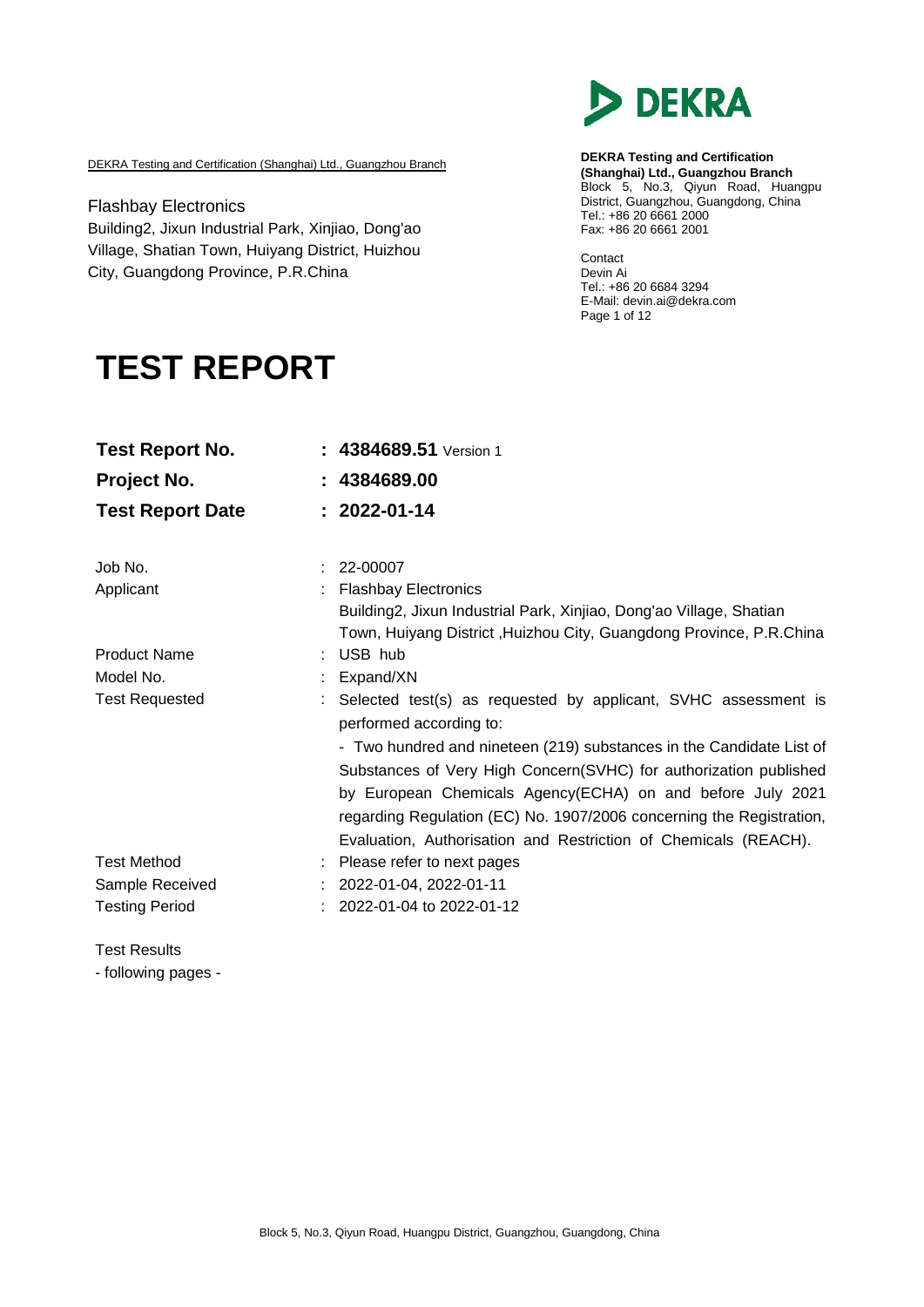

#### **Resume:**



Guangzhou, January 14, 2022 Signed for and on behalf of **DEKRA Testing and Certification (Shanghai) Ltd., Guangzhou branch** Chemical & Mechanical

Devin 15

Devin Ai Assistant Manager

Attention: Please note that every statement made in this report is only valid for the samples tested and reported herein. This report shall not be reproduced except in full, without the written approval of the testing laboratory.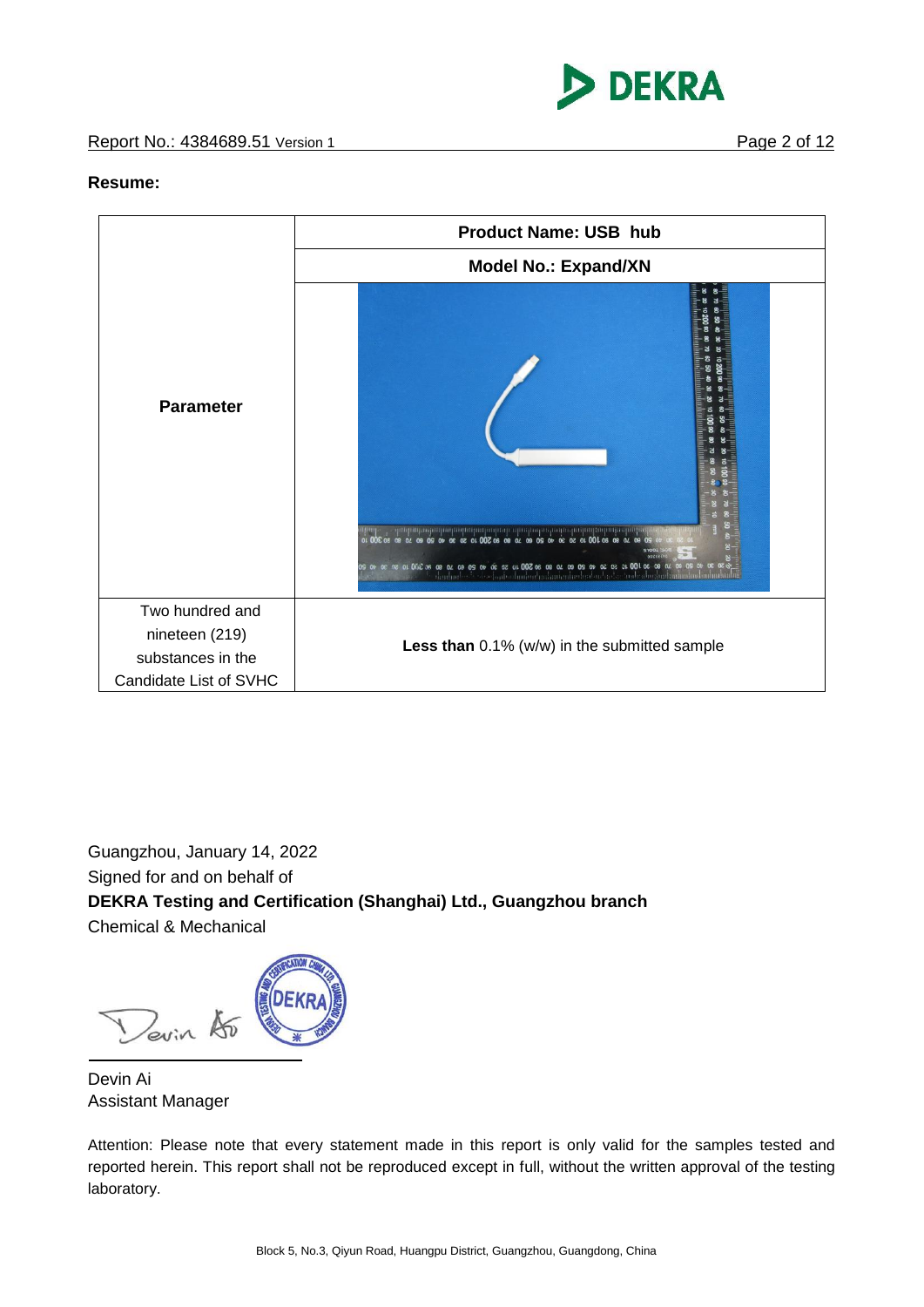

# **SAMPLE DESCRIPTION & QUANTITY AMOUNT**

| Group description: |                      |  |  |
|--------------------|----------------------|--|--|
| Group1             | Plastic              |  |  |
| Group <sub>2</sub> | Plastic              |  |  |
| Group3             | Plastic              |  |  |
| Group4             | Metal                |  |  |
| Group5             | Electronic component |  |  |

Note: According to client's specification, each part is same quantity sampling and perform testing.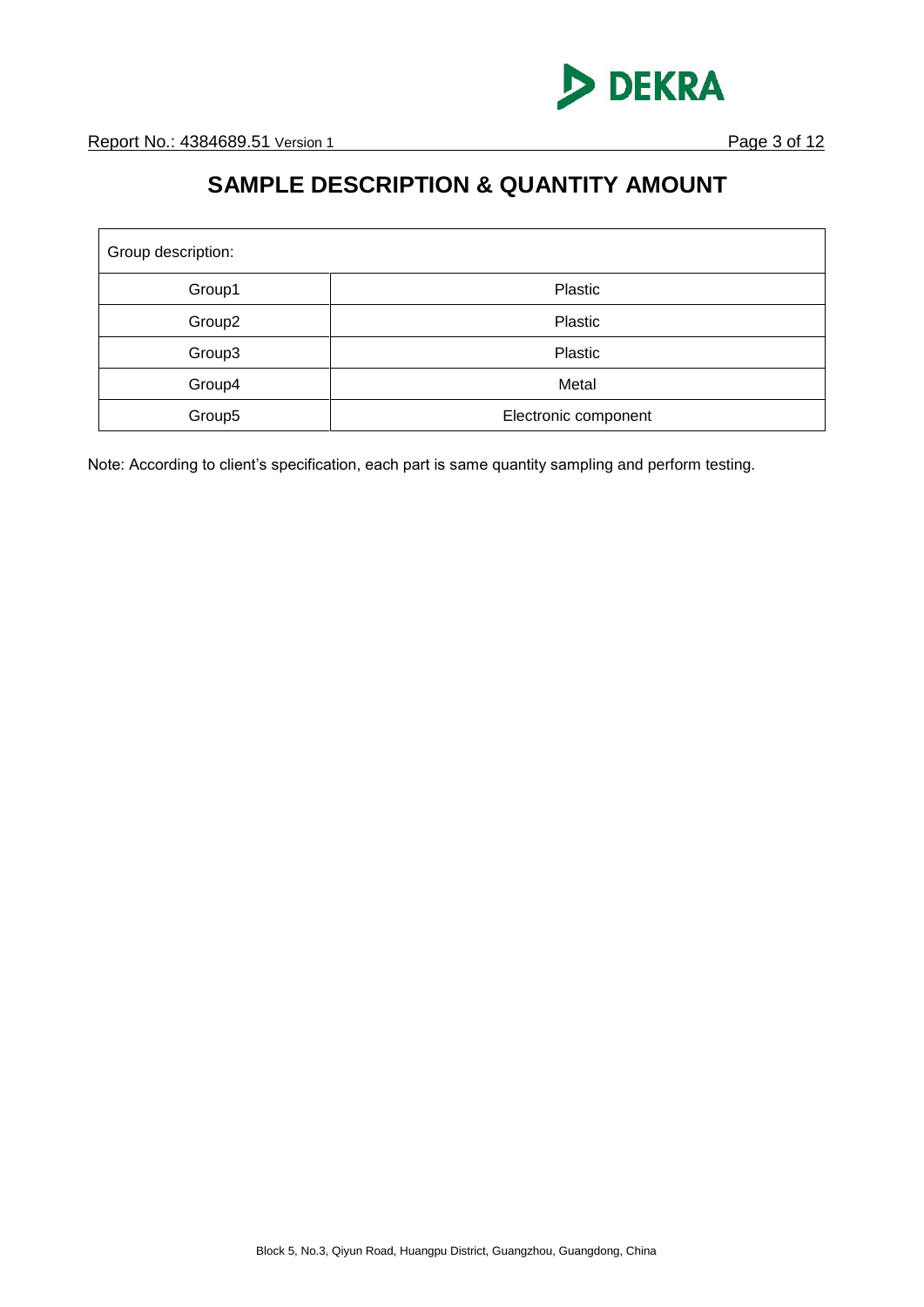

## **Test group photo:**

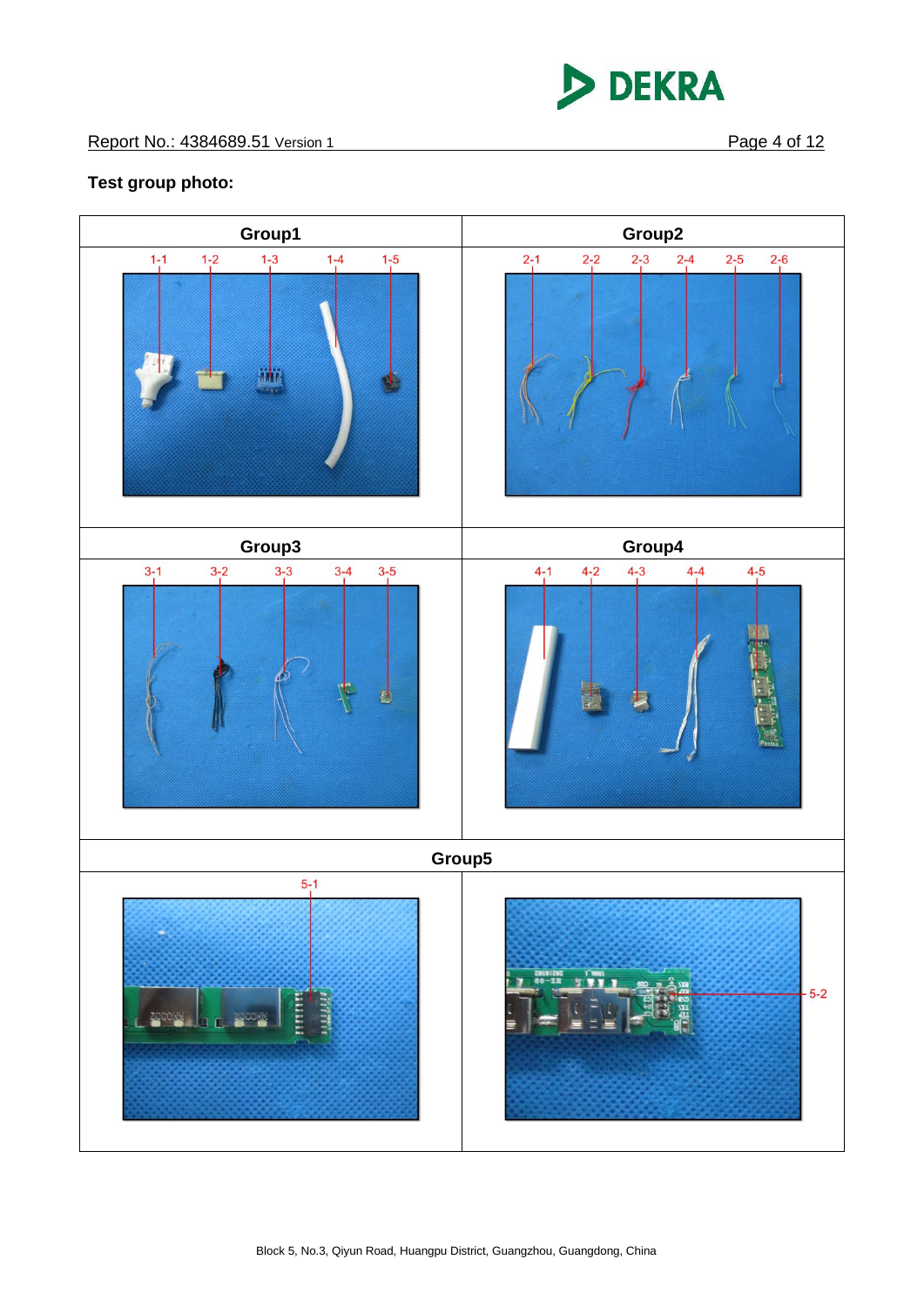

# **TEST RESULTS**

### **(I) SVHC testing results:**

By Inductively Coupled Plasma Optical Emission Spectrometer (ICP-OES), liquid chromatograph coupled with Inductively Coupled Plasma-Mass Spectrometry (LC-ICP-MS), Gas Chromatography Mass Spectrometer (GC-MS), UV-Visible Spectrophotometric and High Performance Liquid Chromatography analysis.

|                                                                     | <b>Result [% by Weight]</b> |                 |       |      |        |  |
|---------------------------------------------------------------------|-----------------------------|-----------------|-------|------|--------|--|
| <b>Chemical Substance</b>                                           |                             | Tested Group(s) |       |      |        |  |
|                                                                     | (1)                         | (2)             | (3)   | (4)  | (5)    |  |
| N,N-dimethylacetamide<br>(DMAC)                                     | N.D.                        | N.D.            | 0.012 | N.D. | N.D.   |  |
| Lead                                                                | N.D.                        | N.D.            | N.D.  | N.D. | 0.0065 |  |
| 2-methyl-1- $(4-$<br>methylthiophenyl)-2-<br>morpholinopropan-1-one | N.D.                        | N.D.            | 0.012 | N.D. | N.D.   |  |
| Other tested SVHCs in<br><b>Chemical list</b>                       | N.D.                        | N.D.            | N.D.  | N.D. | N.D.   |  |

Remark:

1.  $SVHC = Substance of very high concern$ 

2. N.D. = Not detected(less than reporting limit)

### **(II) Tested SVHC Chemical list:**

| No.  | <b>Substance</b>                                                                                        | CAS No.             | Report<br>Limit [%] |
|------|---------------------------------------------------------------------------------------------------------|---------------------|---------------------|
| (1)  | Anthracene                                                                                              | 120-12-7            | 0.005               |
| (2)  | 4,4'- Diaminodiphenylmethane                                                                            | 101-77-9            | 0.005               |
| (3)  | Dibutyl phthalate (DBP)                                                                                 | 84-74-2             | 0.005               |
| (4)  | Cobalt dichloride $\Delta$                                                                              | 7646-79-9           | 0.005               |
| (5)  | Diarsenic pentaoxide $\Delta$                                                                           | 1303-28-2           | 0.005               |
| (6)  | Diarsenic trioxide $\Lambda$                                                                            | 1327-53-3           | 0.005               |
|      | Sodium dichromate $\Lambda$                                                                             | 7789-12-0           | 0.005               |
| (7)  |                                                                                                         | 10588-01-9          |                     |
| (8)  | 5-tert-butyl-2,4,6-trinitro-m-xylene (musk xylene)                                                      | $81 - 15 - 2$       | 0.005               |
| (9)  | Bis (2-ethyl(hexyl)phthalate) (DEHP)                                                                    | 117-81-7            | 0.005               |
|      | Hexabromocyclododecane (HBCDD) and all major<br>diastereoisomers identified (α-HBCDD, β-HBCDD, γ-HBCDD) | 25637-99-4          |                     |
|      |                                                                                                         | 3194-55-6           |                     |
| (10) |                                                                                                         | $(134237 - 51 - 7,$ | 0.005               |
|      |                                                                                                         | 134237-50-6,        |                     |
|      |                                                                                                         | 134237-52-8)        |                     |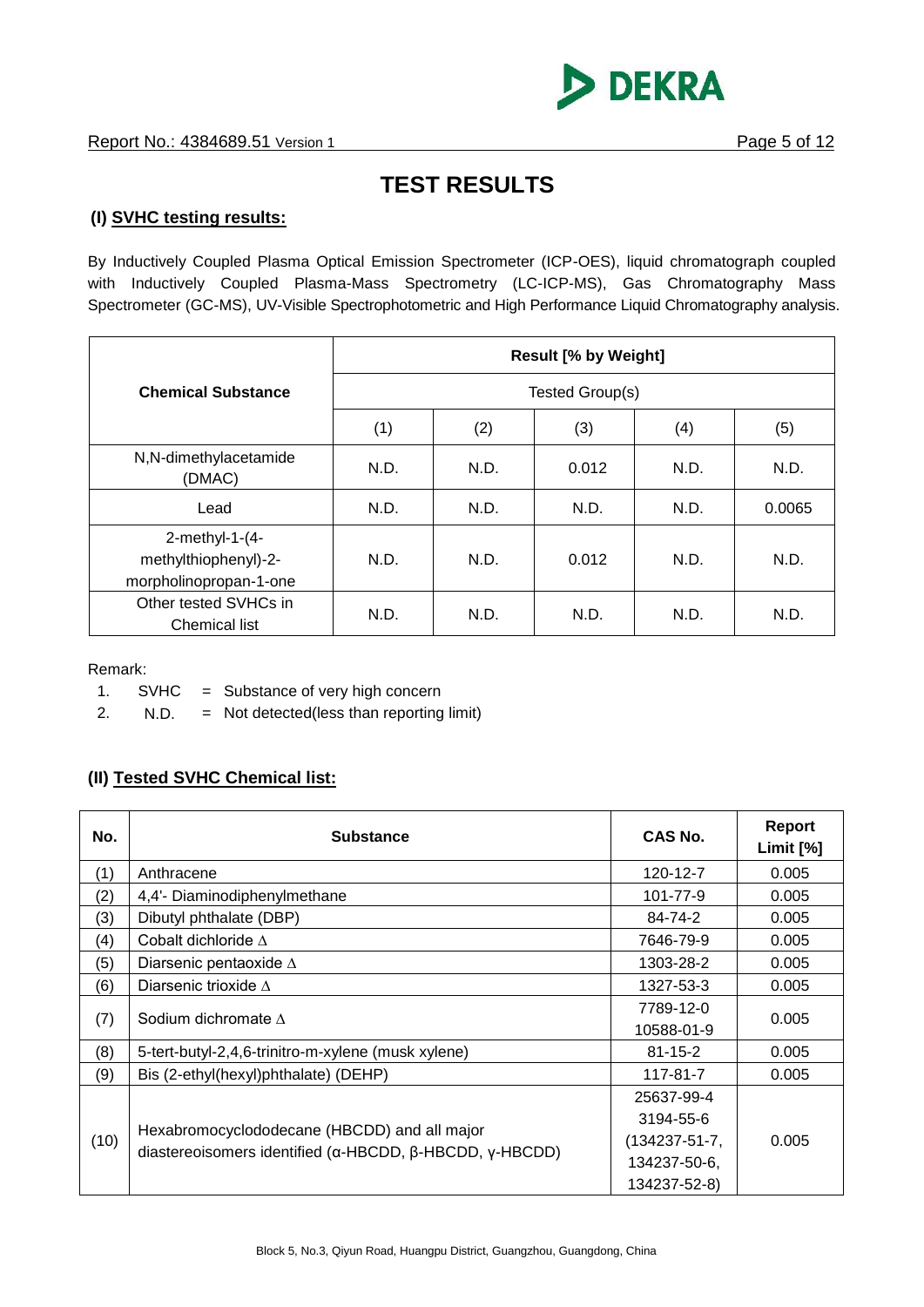

### Report No.: 4384689.51 Version 1 **Page 6 of 12**

| No.  | <b>Substance</b>                                                                       | <b>CAS No.</b> | <b>Report</b><br>Limit [%] |
|------|----------------------------------------------------------------------------------------|----------------|----------------------------|
| (11) | Alkanes, C10-13, chloro (Short Chain Chlorinated Paraffins)                            | 85535-84-8     | 0.005                      |
| (12) | Bis(tributyltin) oxide (TBTO) $\Delta$                                                 | 56-35-9        | 0.005                      |
| (13) | Lead hydrogen arsenate $\Delta$                                                        | 7784-40-9      | 0.005                      |
| (14) | Benzyl butyl phthalate (BBP)                                                           | 85-68-7        | 0.005                      |
| (15) | Triethyl arsenate $\Delta$                                                             | 15606-95-8     | 0.005                      |
| (16) | Anthracene oil                                                                         | 90640-80-5     | 0.05                       |
| (17) | Anthracene oil, anthracene paste, distn. lights                                        | 91995-17-4     | 0.05                       |
| (18) | Anthracene oil, anthracene paste, anthracene fraction                                  | 91995-15-2     | 0.05                       |
| (19) | Anthracene oil, anthracene-low                                                         | 90640-82-7     | 0.05                       |
| (20) | Anthracene oil, anthracene paste                                                       | 90640-81-6     | 0.05                       |
| (21) | Pitch, coal tar, high temp.                                                            | 65996-93-2     | 0.05                       |
| (22) | Aluminosilicate Refractory Ceramic Fibres A                                            | 650-017-00-8   | 0.005                      |
| (23) | Zirconia Aluminosilicate, Refractory Ceramic Fibres A                                  | 650-017-00-8   | 0.005                      |
| (24) | 2,4-Dinitrotoluene                                                                     | 121-14-2       | 0.01                       |
| (25) | Diisobutyl phthalate                                                                   | 84-69-5        | 0.01                       |
| (26) | Lead chromate $\Delta$                                                                 | 7758-97-6      | 0.01                       |
|      | Lead chromate molybdate sulphate red                                                   |                |                            |
| (27) | (C.I. Pigment Red 104) $\Delta$                                                        | 12656-85-8     | 0.005                      |
|      | Lead sulfochromate yellow                                                              |                |                            |
| (28) | (C.I. Pigment Yellow 34) ∆                                                             | 1344-37-2      | 0.01                       |
| (29) | Tris(2-chloroethyl)phosphate(TCEP)                                                     | 115-96-8       | 0.01                       |
| (30) | Acrylamide                                                                             | 79-06-1        | 0.01                       |
| (31) | Trichloroethylene                                                                      | 79-01-6        | 0.01                       |
|      |                                                                                        | 10043-35-3     |                            |
| (32) | Boric Acid ∆                                                                           | 11113-50-1     | 0.01                       |
|      |                                                                                        | 1303-96-4      |                            |
| (33) | Disodium tetraborate, anhydrous $\Delta$                                               | 1330-43-4      | 0.01                       |
|      |                                                                                        | 12179-04-3     |                            |
| (34) | Tetraboron disodium heptaoxide, hydrate ∆                                              | 12267-73-1     | 0.01                       |
| (35) | Sodium chromate $\Delta$                                                               | 7775-11-3      | 0.01                       |
| (36) | Potassium chromate $\Delta$                                                            | 7789-00-6      | 0.01                       |
| (37) | Ammonium dichromate A                                                                  | 7789-09-5      | 0.01                       |
| (38) | Potassium dichromate $\Delta$                                                          | 7778-50-9      | 0.01                       |
| (39) | Cobalt(II) sulphate $\Delta$                                                           | 10124-43-3     | 0.01                       |
| (40) | Cobalt(II) dinitrate $\Delta$                                                          | 10141-05-6     | 0.01                       |
| (41) | Cobalt(II) carbonate $\Delta$                                                          | 513-79-1       | 0.01                       |
| (42) | Cobalt(II) diacetate $\Delta$                                                          | $71 - 48 - 7$  | 0.01                       |
| (43) | 2-Methoxyethanol                                                                       | 109-86-4       | 0.01                       |
| (44) | 2-Ethoxyethanol                                                                        | 110-80-5       | 0.01                       |
| (45) | Chromium trioxide $\Delta$                                                             | 1333-82-0      | 0.01                       |
|      | Acids generated from chromium trioxide and their oligomers:<br>a.Chromic acid $\Delta$ | 7738-94-5      |                            |
| (46) | b.Dichromic acid $\Delta$<br>c. Oligomers of chromic acid and dichromic acid $\Delta$  | 13530-68-2     | 0.01                       |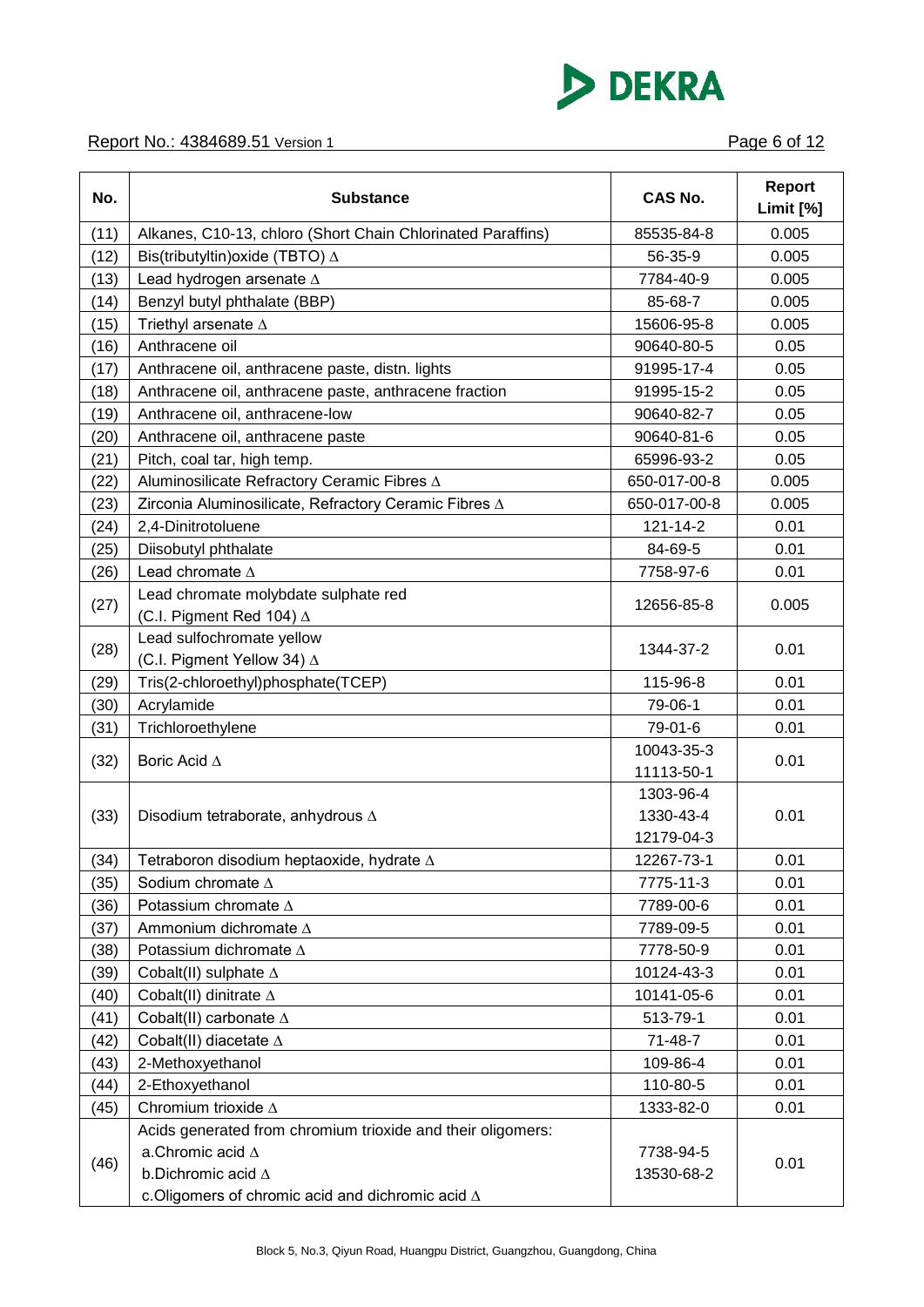

### Report No.: 4384689.51 Version 1 **Page 7 of 12**

| No.  | <b>Substance</b>                                                                                                                                                                                                                  | <b>CAS No.</b>         | <b>Report</b><br>Limit [%] |
|------|-----------------------------------------------------------------------------------------------------------------------------------------------------------------------------------------------------------------------------------|------------------------|----------------------------|
| (47) | 2-Ethoxyethyl acetate (2-EEA)                                                                                                                                                                                                     | 111-15-9               | 0.01                       |
| (48) | Strontium chromate $\Delta$                                                                                                                                                                                                       | 7789-06-2              | 0.01                       |
| (49) | 1,2-Benzenedicarboxylic acid, di-C7-11-branched and linear alkyl<br>esters (DHNUP)                                                                                                                                                | 68515-42-4             | 0.01                       |
| (50) | Hydrazine                                                                                                                                                                                                                         | 7803-57-8,<br>302-01-2 | 0.01                       |
| (51) | 1-Methyl-2-pyrrolidone                                                                                                                                                                                                            | 872-50-4               | 0.01                       |
| (52) | 1,2,3-Trichloropropane                                                                                                                                                                                                            | $96 - 18 - 4$          | 0.01                       |
| (53) | 1,2-Benzenedicarboxylic acid, di-C6-8-branched alkyl esters, C7-<br>rich (DIHP)                                                                                                                                                   | 71888-89-6             | 0.01                       |
| (54) | 1,2-Dichloroethane                                                                                                                                                                                                                | 107-06-2               | 0.01                       |
| (55) | 2,2'-Dichloro-4,4'-methylenedianiline (MOCA)                                                                                                                                                                                      | $101 - 14 - 4$         | 0.01                       |
| (56) | 2-Methoxyaniline, o-Anisidine                                                                                                                                                                                                     | $90 - 04 - 0$          | 0.01                       |
| (57) | 4-(1,1,3,3-Tetramethylbutyl)phenol, (4-tert-Octylphenol)                                                                                                                                                                          | 140-66-9               | 0.01                       |
| (58) | Arsenic acid A                                                                                                                                                                                                                    | 7778-39-4              | 0.01                       |
| (59) | Bis(2-methoxyethyl) ether                                                                                                                                                                                                         | 111-96-6               | 0.01                       |
| (60) | Bis(2-methoxyethyl) phthalate                                                                                                                                                                                                     | 117-82-8               | 0.01                       |
| (61) | Calcium arsenate $\Delta$                                                                                                                                                                                                         | 7778-44-1              | 0.01                       |
| (62) | Dichromium tris(chromate) $\Delta$                                                                                                                                                                                                | 24613-89-6             | 0.01                       |
| (63) | Formaldehyde, oligomeric reaction products with aniline (technical<br>MDA)                                                                                                                                                        | 25214-70-4             | 0.01                       |
| (64) | Lead diazide $\Delta$                                                                                                                                                                                                             | 13424-46-9             | 0.01                       |
| (65) | Lead dipicrate A                                                                                                                                                                                                                  | 6477-64-1              | 0.01                       |
| (66) | Lead styphnate A                                                                                                                                                                                                                  | 15245-44-0             | 0.01                       |
| (67) | N,N-dimethylacetamide (DMAC)                                                                                                                                                                                                      | 127-19-5               | 0.05                       |
| (68) | Pentazinc chromate octahydroxide A                                                                                                                                                                                                | 49663-84-5             | 0.05                       |
| (69) | Phenolphthalein                                                                                                                                                                                                                   | 77-09-8                | 0.01                       |
| (70) | Potassium hydroxyoctaoxodizincatedichromate $\Delta$                                                                                                                                                                              | 11103-86-9             | 0.01                       |
| (71) | Trilead diarsenate $\Delta$                                                                                                                                                                                                       | 3687-31-8              | 0.01                       |
| (72) | 1,2-bis(2-methoxyethoxy)ethane (TEGDME; triglyme)                                                                                                                                                                                 | 112-49-2               | 0.01                       |
| (73) | 1,2-dimethoxyethane; ethylene glycol dimethyl ether (EGDME)                                                                                                                                                                       | 110-71-4               | 0.01                       |
| (74) | Diboron trioxide $\Delta$                                                                                                                                                                                                         | 1303-86-2              | 0.01                       |
| (75) | Formamide                                                                                                                                                                                                                         | $75-12-7$              | 0.01                       |
| (76) | Lead(II) bis(methanesulfonate) $\Delta$                                                                                                                                                                                           | 17570-76-2             | 0.05                       |
| (77) | 1,3,5-tris(oxiranylmethyl)-1,3,5-triazine-2,4,6(1H,3H,5H)-trione<br>(TGIC)                                                                                                                                                        | 2451-62-9              | 0.01                       |
| (78) | 1,3,5-tris[(2S)<br>2R)-2,3-epoxypropyl]-1,3,5-triazine-2,4,6-<br>and<br>$(1H, 3H, 5H)$ -trione ( $\beta$ -TGIC)                                                                                                                   | 59653-74-6             | 0.01                       |
| (79) | 4,4'-bis(dimethylamino)benzophenone (Michler's ketone)                                                                                                                                                                            | 90-94-8                | 0.01                       |
| (80) | N, N, N', N'-tetramethyl-4, 4'-methylenedianiline (Michler's base)                                                                                                                                                                | $101 - 61 - 1$         | 0.01                       |
| (81) | [4-[[4-anilino-1-naphthyl][4-<br>(dimethylamino)phenyl]methylene]cyclohexa-2,5-dien-1-ylidene]<br>dimethylammonium chloride (C.I. Basic Blue 26) [with ≥ 0.1% of<br>Michler's ketone (EC No. 202-027-5) or Michler's base (EC No. | 2580-56-5              | 0.01                       |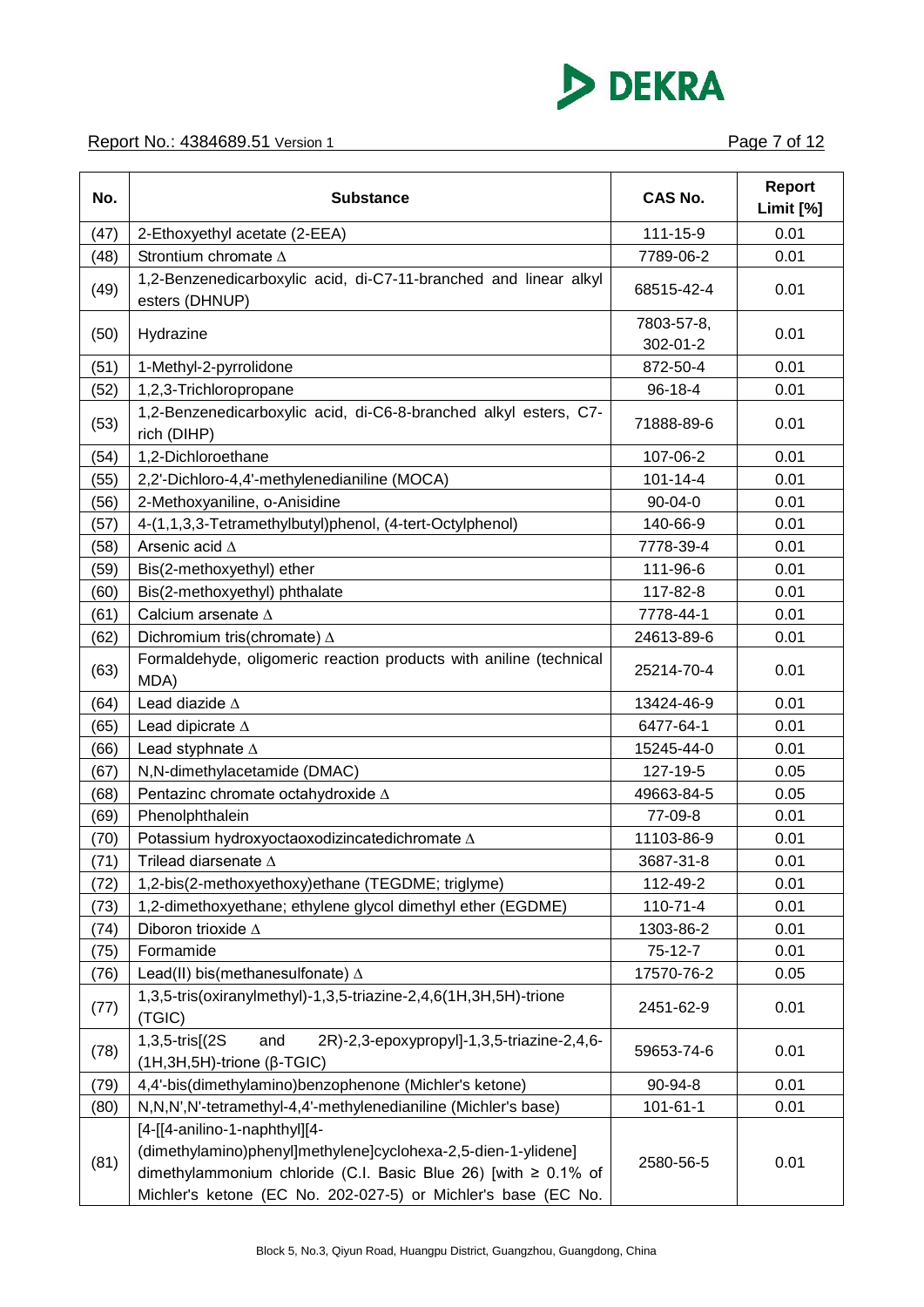

| No.   | <b>Substance</b>                                                                                                                                                                                                                                                                               | <b>CAS No.</b>  | <b>Report</b><br>Limit [%] |
|-------|------------------------------------------------------------------------------------------------------------------------------------------------------------------------------------------------------------------------------------------------------------------------------------------------|-----------------|----------------------------|
|       | 202-959-2)]                                                                                                                                                                                                                                                                                    |                 |                            |
| (82)  | [4-[4,4'-bis(dimethylamino) benzhydrylidene]cyclohexa-2,5-dien-1-<br>ylidene]dimethylammonium chloride (C.I. Basic Violet 3) [with ≥<br>0.1% of Michler's ketone (EC No. 202-027-5) or Michler's base (EC<br>No. 202-959-2)]                                                                   | 548-62-9        | 0.01                       |
| (83)  | 4,4'-bis(dimethylamino)-4"-(methylamino)trityl alcohol [with ≥ 0.1%<br>of Michler's ketone (EC No. 202-027-5) or Michler's base (EC No.<br>202-959-2)]                                                                                                                                         | $561 - 41 - 1$  | 0.01                       |
| (84)  | α, α-Bis[4-(dimethylamino) phenyl]-4 (phenylamino) naphthalene-1-<br>methanol (C.I. Solvent Blue 4) [with ≥ 0.1% of Michler's ketone (EC<br>No. 202-027-5) or Michler's base (EC No. 202-959-2)]                                                                                               | 6786-83-0       | 0.01                       |
| (85)  | Bis(pentabromophenyl) ether (DecaBDE)                                                                                                                                                                                                                                                          | 1163-19-5       | 0.01                       |
| (86)  | N,N-dimethylformamide; dimethyl formamide                                                                                                                                                                                                                                                      | 68-12-2         | 0.01                       |
| (87)  | Methoxy acetic acid                                                                                                                                                                                                                                                                            | 625-45-6        | 0.01                       |
| (88)  | Dibutyltin dichloride (DBT) $\Delta$                                                                                                                                                                                                                                                           | 683-18-1        | 0.01                       |
| (89)  | 1,2-Diethoxyethane                                                                                                                                                                                                                                                                             | 629-14-1        | 0.01                       |
|       | Hexahydro-2-benzofuran-1,3-dione (HHPA), cis-cyclohexane-1,2-                                                                                                                                                                                                                                  | $85 - 42 - 7$ , |                            |
| (90)  | dicarboxylic anhydride, trans-cyclohexane-1,2-dicarboxylic                                                                                                                                                                                                                                     | 13149-00-3,     | 0.01                       |
|       | anhydride                                                                                                                                                                                                                                                                                      | 14166-21-3      |                            |
|       | Hexahydromethylphathalic anhydride,                                                                                                                                                                                                                                                            | 25550-51-0,     | 0.01                       |
| (91)  | Hexahydro-4-methylphathalic anhydride,                                                                                                                                                                                                                                                         | 19438-60-9,     |                            |
|       | Hexahydro-1-methylphathalic anhydride,                                                                                                                                                                                                                                                         | 48122-14-1,     |                            |
|       | Hexahydro-3-methylphathalic anhydride                                                                                                                                                                                                                                                          | 57110-29-9      |                            |
| (92)  | 4-Nonylphenol, branched and<br>linear - substances with a linear and/or branched alkyl chain with a<br>carbon number of 9 covalently bound in position 4 to phenol,<br>covering also UVCB- and well-defined substances which include any<br>of the individual isomers or a combination thereof |                 | 0.01                       |
| (93)  | Heptacosafluorotetradecanoic acid                                                                                                                                                                                                                                                              | 376-06-7        | 0.01                       |
| (94)  | 1,2-Benzenedicarboxylic acid, dipentylester, branched and linear                                                                                                                                                                                                                               | 84777-06-0      | 0.01                       |
| (95)  | Henicosafluoroundecanoic acid                                                                                                                                                                                                                                                                  | 2058-94-8       | 0.01                       |
| (96)  | N-pentyl-isopentylphtalate (iPnPP)                                                                                                                                                                                                                                                             | 776297-69-9     | 0.01                       |
| (97)  | Pentacosafluorotridecanoic acid                                                                                                                                                                                                                                                                | 72629-94-8      | 0.01                       |
| (98)  | 4-(1,1,3,3-tetramethylbutyl)phenol, ethoxylated - covering well-<br>defined substances and UVCB substances, polymers and<br>homologues                                                                                                                                                         |                 | 0.01                       |
| (99)  | Tricosafluorododecanoic acid                                                                                                                                                                                                                                                                   | 307-55-1        | 0.01                       |
| (100) | Lead bis(tetrafluoroborate) $\Delta$                                                                                                                                                                                                                                                           | 13814-96-5      | 0.01                       |
| (101) | Lead tetroxide (orange lead) $\Delta$                                                                                                                                                                                                                                                          | 1314-41-6       | 0.01                       |
| (102) | Diethyl sulphate                                                                                                                                                                                                                                                                               | 64-67-5         | 0.01                       |
| (103) | Dinoseb                                                                                                                                                                                                                                                                                        | 88-85-7         | 0.01                       |
| (104) | Lead Titanium Zirconium Oxide A                                                                                                                                                                                                                                                                | 12626-81-2      | 0.01                       |
| (105) | Acetic acid, lead salt, basic $\Delta$                                                                                                                                                                                                                                                         | 51404-69-4      | 0.01                       |
| (106) | Furan                                                                                                                                                                                                                                                                                          | 110-00-9        | 0.01                       |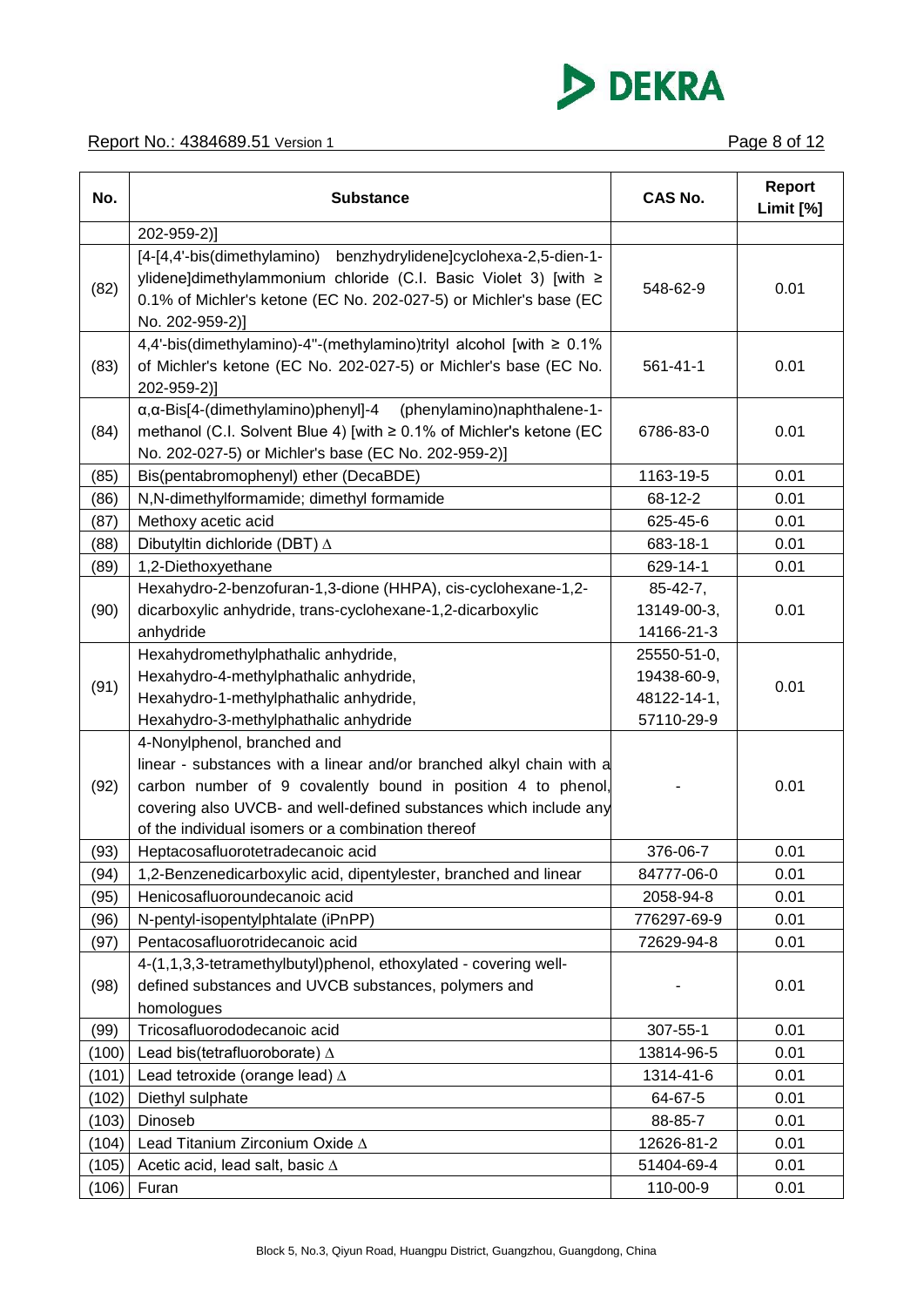

| No.   | <b>Substance</b>                                                                                                                                                                                                                                                                                                                       | <b>CAS No.</b> | Report<br>Limit [%] |
|-------|----------------------------------------------------------------------------------------------------------------------------------------------------------------------------------------------------------------------------------------------------------------------------------------------------------------------------------------|----------------|---------------------|
| (107) | N-methylacetamide                                                                                                                                                                                                                                                                                                                      | 79-16-3        | 0.01                |
| (108) | o-Toluidine; 2-Aminotoluene                                                                                                                                                                                                                                                                                                            | 95-53-4        | 0.01                |
| (109) | 3-ethyl-2-methyl-2-(3-methylbutyl)-1,3-oxazolidine                                                                                                                                                                                                                                                                                     | 143860-04-2    | 0.01                |
| (110) | 4,4'-oxydianiline and its salts                                                                                                                                                                                                                                                                                                        | 101-80-4       | 0.01                |
| (111) | [Phthalato(2-)]dioxotrilead (Dibasic lead phthalate) $\Delta$                                                                                                                                                                                                                                                                          | 69011-06-9     | 0.01                |
| (112) | Lead titanium trioxide $\Delta$                                                                                                                                                                                                                                                                                                        | 12060-00-3     | 0.01                |
| (113) | Lead oxide sulphate $\Delta$                                                                                                                                                                                                                                                                                                           | 12036-76-9     | 0.01                |
| (114) | Lead dinitrate $\Delta$                                                                                                                                                                                                                                                                                                                | 10099-74-8     | 0.01                |
|       | 4-Aminoazobenzene;                                                                                                                                                                                                                                                                                                                     |                |                     |
| (115) | 4-Phenylazoaniline                                                                                                                                                                                                                                                                                                                     | 60-09-3        | 0.01                |
| (116) | Lead cyanamidate $\Delta$                                                                                                                                                                                                                                                                                                              | 20837-86-9     | 0.01                |
| (117) | Tetralead trioxide sulphate ∆                                                                                                                                                                                                                                                                                                          | 12202-17-4     | 0.01                |
| (118) | 4-methyl-m-phenylenediamine (2,4-toluene-diamine)                                                                                                                                                                                                                                                                                      | 95-80-7        | 0.01                |
| (119) | Pyrochlore, antimony lead yellow $\Delta$                                                                                                                                                                                                                                                                                              | 8012-00-8      | 0.01                |
| (120) | Trilead bis(carbonate)dihydroxide (basic lead carbonate) A                                                                                                                                                                                                                                                                             | 1319-46-6      | 0.01                |
| (121) | Dimethyl sulphate                                                                                                                                                                                                                                                                                                                      | $77 - 78 - 1$  | 0.01                |
| (122) | Dioxobis(stearato)trilead ∆                                                                                                                                                                                                                                                                                                            | 12578-12-0     | 0.01                |
| (123) | Silicic acid, barium salt, lead-doped $\Delta$                                                                                                                                                                                                                                                                                         | 68784-75-8     | 0.01                |
| (124) | Biphenyl-4-ylamine                                                                                                                                                                                                                                                                                                                     | $92 - 67 - 1$  | 0.01                |
| (125) | Lead oxide (lead monoxide) $\Delta$                                                                                                                                                                                                                                                                                                    | 1317-36-8      | 0.01                |
| (126) | Pentalead tetraoxide sulphate ∆                                                                                                                                                                                                                                                                                                        | 12065-90-6     | 0.01                |
| (127) | Propylene oxide;                                                                                                                                                                                                                                                                                                                       | 75-56-9        | 0.01                |
|       | 1,2-epoxypropane; methyloxirane                                                                                                                                                                                                                                                                                                        |                |                     |
| (128) | Silicic acid, lead salt $\Delta$                                                                                                                                                                                                                                                                                                       | 11120-22-2     | 0.01                |
| (129) | Trilead dioxide phosphonate ∆                                                                                                                                                                                                                                                                                                          | 12141-20-7     | 0.01                |
| (130) | o-aminoazotoluene                                                                                                                                                                                                                                                                                                                      | 97-56-3        | 0.01                |
| (131) | 1-bromopropane                                                                                                                                                                                                                                                                                                                         | 106-94-5       | 0.01                |
| (132) | 6-methoxy-m-toluidine (p-cresidine)                                                                                                                                                                                                                                                                                                    | 120-71-8       | 0.01                |
| (133) | 4,4'-methylenedi-o-toluidine                                                                                                                                                                                                                                                                                                           | 838-88-0       | 0.01                |
| (134) | Tetraethyllead ∆                                                                                                                                                                                                                                                                                                                       | 78-00-2        | 0.01                |
| (135) | Sulfurous acid, lead salt, dibasic $\Delta$                                                                                                                                                                                                                                                                                            | 62229-08-7     | 0.01                |
| (136) | Fatty acids, C16-18, lead salts $\Delta$                                                                                                                                                                                                                                                                                               | 91031-62-8     | 0.01                |
| (137) | Diisopentylphthalate                                                                                                                                                                                                                                                                                                                   | 605-50-5       | 0.01                |
| (138) | Diazene-1,2-dicarboxamide(C,C'-azodi(formamide))                                                                                                                                                                                                                                                                                       | 123-77-3       | 0.01                |
| (139) | Cadmium                                                                                                                                                                                                                                                                                                                                | 7440-43-9      | 0.005               |
| (140) | Ammonium pentadecafluorooctanoate (APFO)                                                                                                                                                                                                                                                                                               | 3825-26-1      | 0.01                |
| (141) | Pentadecafluorooctanoic acid (PFOA)                                                                                                                                                                                                                                                                                                    | 335-67-1       | 0.01                |
| (142) | Dipentyl phthalate (DPP)                                                                                                                                                                                                                                                                                                               | 131-18-0       | 0.005               |
| (143) | 4-Nonylphenol, branched and linear, ethoxylated [substances with a<br>linear and/or branched alkyl chain with a carbon number of 9<br>covalently bound in position 4 to phenol, ethoxylated covering<br>UVCB- and well-defined substances, polymers and homologues,<br>which include any of the individual isomers and/or combinations |                | 0.01                |
|       | thereof]                                                                                                                                                                                                                                                                                                                               |                |                     |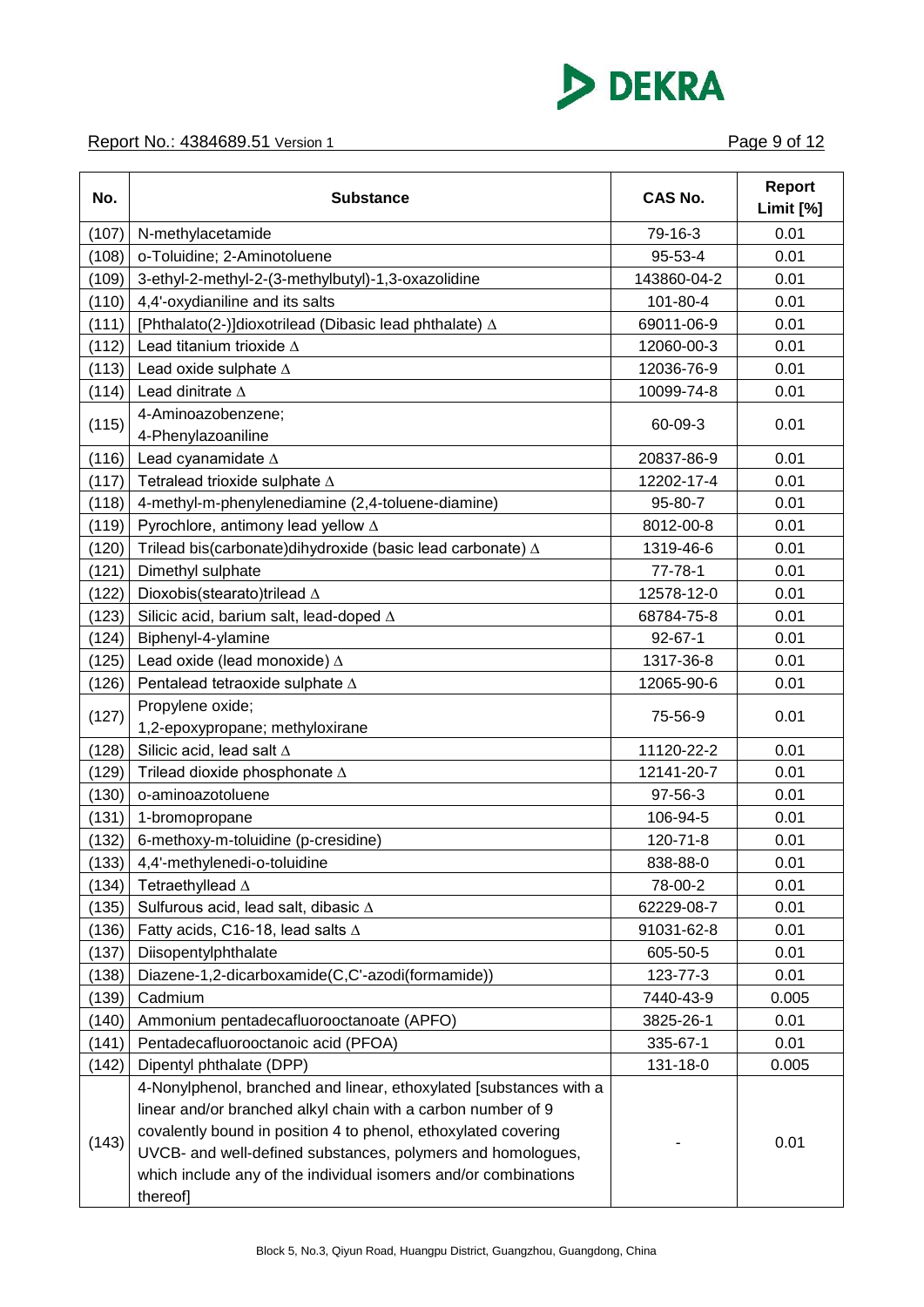

| No.   | <b>Substance</b>                                                                                                                                                                                                                                                                  | <b>CAS No.</b>                      | <b>Report</b><br>Limit [%] |
|-------|-----------------------------------------------------------------------------------------------------------------------------------------------------------------------------------------------------------------------------------------------------------------------------------|-------------------------------------|----------------------------|
| (144) | Cadmium oxide $\Delta$                                                                                                                                                                                                                                                            | 1306-19-0                           | 0.01                       |
| (145) | Cadmium sulphide $\Delta$                                                                                                                                                                                                                                                         | 1306-23-6                           | 0.01                       |
| (146) | Di-n-hexyl phthalate (DnHP)                                                                                                                                                                                                                                                       | 84-75-3                             | 0.01                       |
| (147) | Disodium 3,3'-[[1,1'-biphenyl]-4,4'-diylbis(azo)]bis(4-<br>aminonaphthalene-1-sulphonate) (C.I. Direct Red 28)                                                                                                                                                                    | 573-58-0                            | 0.005                      |
| (148) | Disodium 4-amino-3-[[4'-[(2,4-diaminophenyl)azo][1,1'-biphenyl]-4-<br>yl]azo] -5-hydroxy-6-(phenylazo)naphthalene-2,7-disulphonate (C.I.<br>Direct Black 38)                                                                                                                      | 1937-37-7                           | 0.005                      |
| (149) | Imidazolidine-2-thione; 2-imidazoline-2-thiol                                                                                                                                                                                                                                     | 96-45-7                             | 0.01                       |
| (150) | Lead di(acetate) $\Delta$                                                                                                                                                                                                                                                         | 301-04-2                            | 0.01                       |
| (151) | Trixylyl phosphate                                                                                                                                                                                                                                                                | 25155-23-1                          | 0.01                       |
| (152) | 1,2-Benzenedicarboxylic acid, dihexyl ester, branched and linear                                                                                                                                                                                                                  | 68515-50-4                          | 0.01                       |
| (153) | Cadmium chloride $\Delta$                                                                                                                                                                                                                                                         | 10108-64-2                          | 0.005                      |
| (154) | Sodium perborate; perboric acid, sodium salt A                                                                                                                                                                                                                                    |                                     | 0.01                       |
| (155) | Sodium peroxometaborate A                                                                                                                                                                                                                                                         | 7632-04-4                           | 0.01                       |
| (156) | Cadmium fluoride $\Delta$                                                                                                                                                                                                                                                         | 7790-79-6                           | 0.01                       |
| (157) | Cadmium sulphate $\Delta$                                                                                                                                                                                                                                                         | 10124-36-4;<br>31119-53-6           | 0.01                       |
| (158) | 2-benzotriazol-2-yl-4,6-di-tert-butylphenol (UV-320)                                                                                                                                                                                                                              | 3846-71-7                           | 0.01                       |
| (159) | 2-(2H-benzotriazol-2-yl)-4,6-ditertpentylphenol (UV-328)                                                                                                                                                                                                                          | 25973-55-1                          | 0.01                       |
| (160) | 2-ethylhexyl 10-ethyl-4,4-dioctyl-7-oxo-8-oxa-3,5-dithia-4-<br>stannatetradecanoate (DOTE) ∆                                                                                                                                                                                      | 15571-58-1                          | 0.01                       |
| (161) | reaction mass of 2-ethylhexyl 10-ethyl-4,4-dioctyl-7-oxo-8-oxa-3,5-<br>dithia-4-stannatetradecanoate and 2-ethylhexyl 10-ethyl-4-[[2-[(2-<br>ethylhexyl)oxy]-2-oxoethyl]thio]-4-octyl-7-oxo-8-oxa-3,5-dithia-4-<br>stannatetradecanoate (reaction mass of DOTE and MOTE) $\Delta$ | 15571-58-1;<br>27107-89-7           | 0.01                       |
| (162) | 1,2-benzenedicarboxylic<br>acid,<br>di-C6-10-alkyl<br>$1,2-$<br>esters;<br>benzenedicarboxylic acid, mixed decyl and hexyl and octyl diesters<br>with $\geqslant$ 0.3% of dihexyl phthalate                                                                                       | 68515-51-5;<br>68648-93-1           | 0.01                       |
| (163) | 5-sec-butyl-2-(2,4-dimethylcyclohex-3-en-1-yl)-5-methyl-1,3-<br>dioxane [1], 5-sec-butyl-2-(4,6-dimethylcyclohex-3-en-1-yl)-5-<br>methyl-1,3-dioxane [2] [covering any of the individual stereoisomers<br>of [1] and [2] or any combination thereof]                              | 117933-89-8                         | 0.01                       |
| (164) | 1,3-propanesultone                                                                                                                                                                                                                                                                | 1120-71-4                           | 0.01                       |
| (165) | 2,4-di-tert-butyl-6-(5-chlorobenzotriazol-2-yl)phenol(UV-327)                                                                                                                                                                                                                     | 3864-99-1                           | 0.01                       |
| (166) | 2-(2H-benzotriazol-2-yl)-4-(tert-butyl)-6-(sec-butyl)phenol(UV-350)                                                                                                                                                                                                               | 36437-37-3                          | 0.01                       |
| (167) | Nitrobenzene                                                                                                                                                                                                                                                                      | 98-95-3                             | 0.01                       |
| (168) | Perfluorononan-1-oic-acid and its sodium and ammonium salts                                                                                                                                                                                                                       | 375-95-1<br>21049-39-8<br>4149-60-4 | 0.01                       |
| (169) | Benzo[def]chrysene                                                                                                                                                                                                                                                                | $50 - 32 - 8$                       | 0.01                       |
| (170) | 4,4'-isopropylidenediphenol (bisphenol A)                                                                                                                                                                                                                                         | $80 - 5 - 7$                        | 0.01                       |
| (171) | Nonadecafluorodecanoic acid (PFDA) and its sodium and<br>ammonium salts                                                                                                                                                                                                           | 3108-42-7<br>335-76-2               | 0.01                       |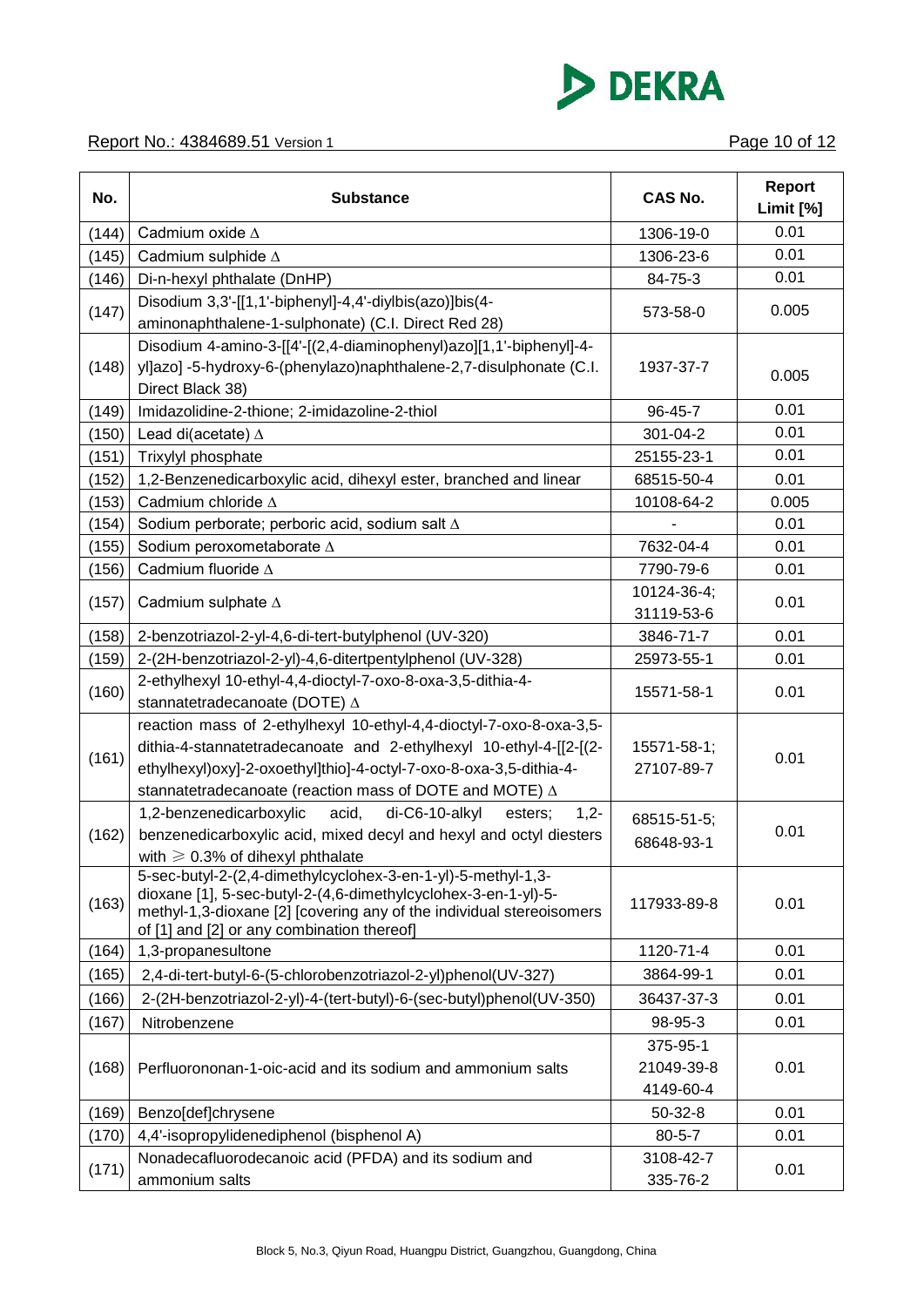

| No.   | <b>Substance</b>                                                                                                                                                                 | <b>CAS No.</b>                             | <b>Report</b><br>Limit [%] |
|-------|----------------------------------------------------------------------------------------------------------------------------------------------------------------------------------|--------------------------------------------|----------------------------|
|       |                                                                                                                                                                                  | 3830-45-3                                  |                            |
| (172) | 4-heptylphenol, branched and linear (4-HPbl)                                                                                                                                     |                                            | 0.01                       |
| (173) | 4-tert-pentylphenol (PTAP)                                                                                                                                                       | 80-46-6                                    | 0.01                       |
| (174) | Perfluorohexane-1-sulphonic acid and its salts (PFHxS)                                                                                                                           |                                            | 0.005                      |
| (175) | Chrysene                                                                                                                                                                         | 218-01-9                                   | 0.005                      |
| (176) | Benz[a]anthracene                                                                                                                                                                | 56-55-3                                    | 0.005                      |
| (177) | Cadmium nitrate $\Delta$                                                                                                                                                         | 10325-94-7                                 | 0.005                      |
| (178) | Cadmium carbonate ∆                                                                                                                                                              | 513-78-0                                   | 0.005                      |
| (179) | Cadmium hydroxide ∆                                                                                                                                                              | 21041-95-2                                 | 0.005                      |
| (180) | Dechlorane plus (including any of its individual anti- and syn-<br>isomers or any combination thereof)                                                                           | 13560-89-9;<br>135821-74-8;<br>135821-03-3 | 0.005                      |
| (181) | Reaction products of 1,3,4-thiadiazolidine-2,5-dithione,<br>formaldehyde and 4-heptylphenol, branched and linear (RP-HP)<br>[with ≥0.1% w/w 4-heptylphenol, branched and linear] |                                            | 0.005                      |
| (182) | Octamethylcyclotetrasiloxane (D4)                                                                                                                                                | 556-67-2                                   | 0.005                      |
| (183) | Decamethylcyclopentasiloxane (D5)                                                                                                                                                | 541-02-6                                   | 0.005                      |
| (184) | Dodecamethylcyclohexasiloxane (D6)                                                                                                                                               | 540-97-6                                   | 0.005                      |
| (185) | Lead                                                                                                                                                                             | 7439-92-1                                  | 0.005                      |
| (186) | Disodium octaborate ∆                                                                                                                                                            | 12008-41-2                                 | 0.005                      |
| (187) | Benzo[ghi]perylene                                                                                                                                                               | 191-24-2                                   | 0.005                      |
| (188) | Terphenyl hydrogenated                                                                                                                                                           | 61788-32-7                                 | 0.005                      |
| (189) | Ethylenediamine (EDA)                                                                                                                                                            | 107-15-3                                   | 0.005                      |
| (190) | Benzene-1,2,4-tricarboxylic acid 1,2 anhydride (trimelliticanhydride)<br>(TMA)                                                                                                   | 552-30-7                                   | 0.005                      |
| (191) | Dicyclohexyl phthalate (DCHP)                                                                                                                                                    | 84-61-7                                    | 0.005                      |
| (192) | 1,7,7-trimethyl-3-(phenylmethylene)bicyclo[2.2.1]heptan-2-one                                                                                                                    | 15087-24-8                                 | 0.005                      |
| (193) | 2,2-bis(4'-hydroxyphenyl)-4-methylpentane                                                                                                                                        | 6807-17-6                                  | 0.005                      |
| (194) | Benzo[k]fluoranthene                                                                                                                                                             | 207-08-9                                   | 0.005                      |
| (195) | Fluoranthene                                                                                                                                                                     | 206-44-0;<br>93951-69-0                    | 0.005                      |
| (196) | Phenanthrene                                                                                                                                                                     | 85-01-8                                    | 0.005                      |
| (197) | Pyrene                                                                                                                                                                           | 129-00-0;<br>1718-52-1                     | 0.005                      |
| (198) | 2-methoxyethyl acetate                                                                                                                                                           | 110-49-6                                   | 0.005                      |
| (199) | Tris(4-nonylphenyl, branched and linear) phosphite (TNPP) with $\geq$<br>0.1% w/w of 4-nonylphenol, branched and linear (4-NP)                                                   |                                            | 0.005                      |
| (200) | 2,3,3,3-tetrafluoro-2-(heptafluoropropoxy)propionic acid, its salts<br>and its acyl halides (covering any of their individual isomers and<br>combinations thereof)               |                                            | 0.005                      |
| (201) | 4-tert-butylphenol                                                                                                                                                               | 98-54-4                                    | 0.005                      |